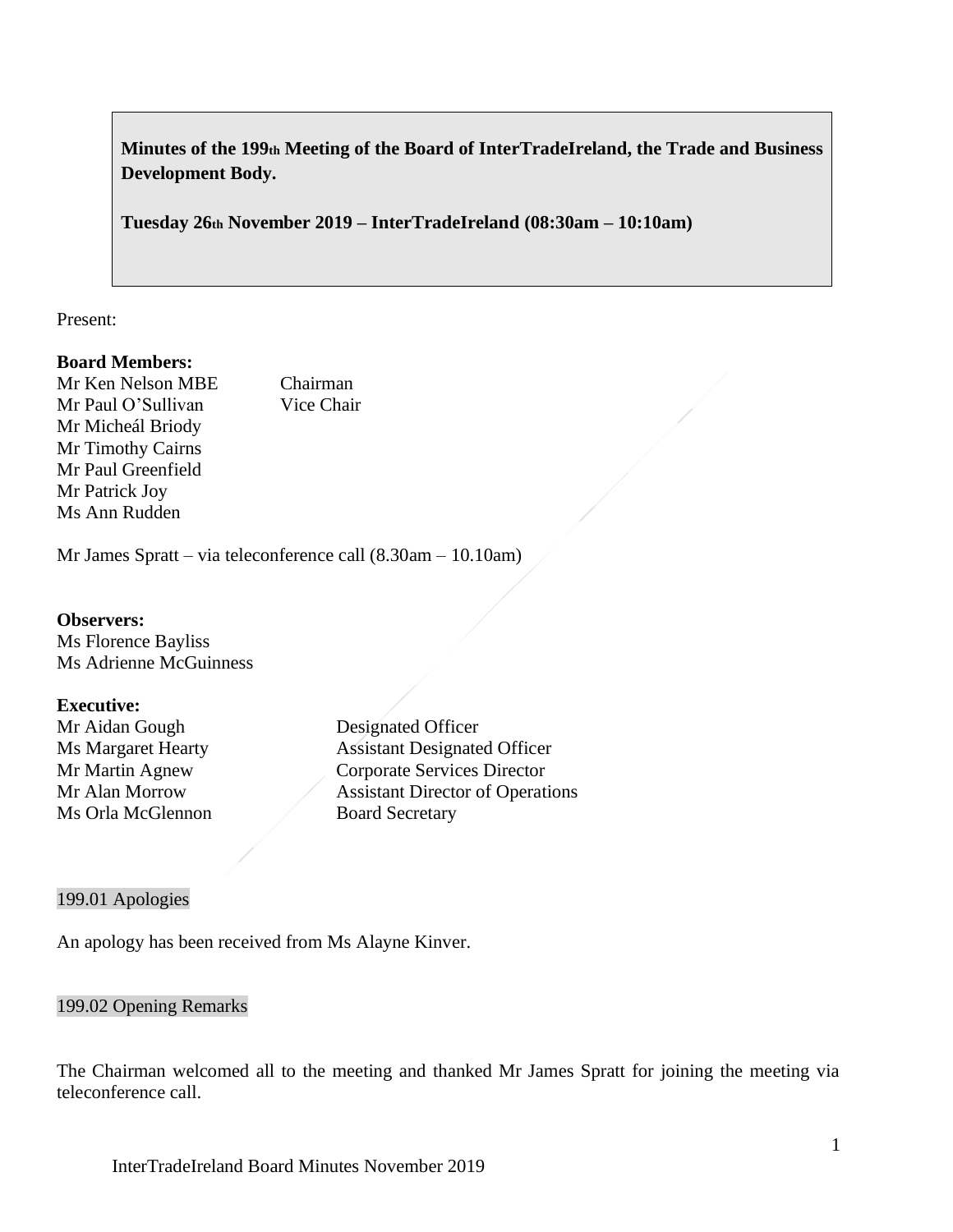### 199.03 Conflict of Interest

The Chairman asked members to declare any conflicts of interest relating to today's agenda. Mr Nelson declared a potential conflict of interest arising from his position as CEO of LEDCOM, which is a member organisation of Enterprise Northern Ireland and is involved in the delivery of the Co-Innovate programme. Mr Briody also declared a potential conflict of interest arising from his position as CEO of Silver Hill Foods which is involved with the Co-Innovate programme. Mr Greenfield declared a potential conflict of interest arising from his position as a member of the Peace IV Working Group and as Board member of East Border Region Ltd, which is involved in the delivery of the Co-Innovate programme. Ms Ann Rudden declared a potential conflict of interest arising from her position as founder and MD of Áine Hand Made Chocolates which is a participant on the Co-Innovate programme.

No other conflicts were declared.

# 199.04 Approval and Authorisation of the 29th October 2019 Board Minutes

The minutes of the 29th October 2019 Board meeting were agreed as a true record of the meeting and were approved by the Board and authorised by the Chairman.

#### 199.05 Matters Arising

Mr Gough advised that the matter arising had been addressed.

### 199.06 Chairman's Business

The Chairman advised the Board that both Mr Paul O'Sullivan's and Mr Patrick Joy's terms of office are due to expire on 12th December. On behalf of the Board, he paid tribute to both Board members and acknowledged the significant contribution and service they had made to the Body. He advised that Paul had been appointed as Board member in December 2015 and was Vice Chair from December 2016 and Chair of the Innovation Sub Committee and a member of the Communications Sub Committee from 2017. Patrick was appointed as a Board member in 2015 and Chair of the Funding for Growth Programme Steering Committee and Chair of the Trade Sub Committee from 2016. He thanked both members for their enthusiastic commitment to the work of InterTradeIreland and wished them every success in the future.

The Chairman reported that he continues to receive very positive feedback from the 20th Anniversary event held on 24th October. He also informed the Board that he had recently attended the very successful Northern Ireland Water and InterTradeIreland Supplier engagement event in Belfast with over 550 registrations and asked that the Board's appreciation be passed on to all staff involved in the event.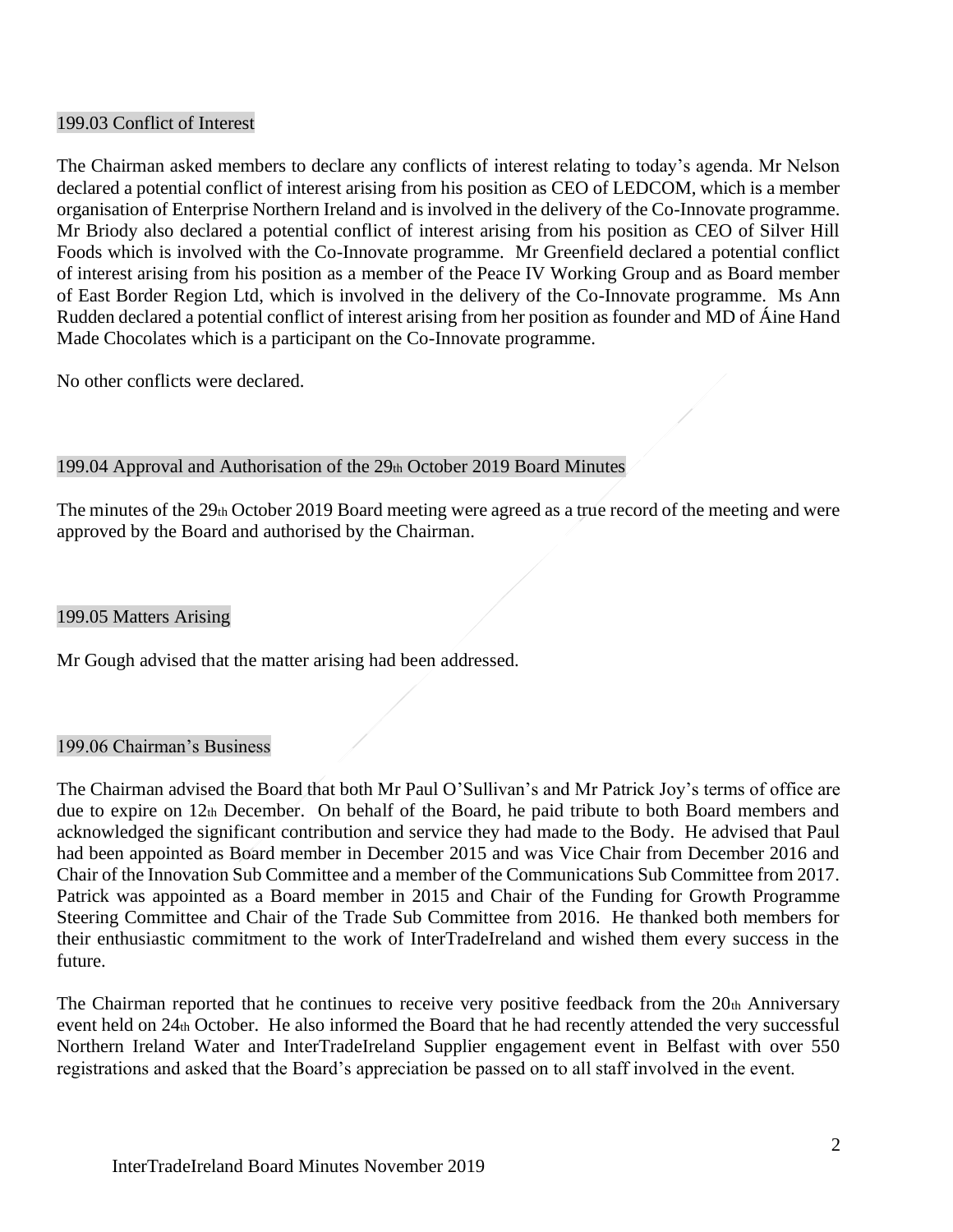The Chairman advised that he and Mr Gough had attended a meeting with the Management Board of the Department for Business, Enterprise and Innovation (DBEI).

On behalf of the Board, the Chairman reported that he had written to Mr Terry Crossan, expressing their appreciation for the significant contribution he had made to InterTradeIreland during his term of office as Board member.

The Board were informed that following the retirement of Mr Noel Lavery, Mr Mike Brennan would take up the post of Permanent Secretary at the Department for the Economy. Mr Brennan would be invited to meet with the Board in early 2020.

The Chairman advised that he had written to the Secretary of State for Northern Ireland but to date no response had been received.

He thanked Ms Bayliss for agreeing to join the Audit and Risk Assurance Committee.

Given that this is the last Board meeting of the year, staff had been invited to join the Board to thank them for their work throughout the year and the new Corporate video would be played.

# 199.07 Designated Officer Report

Mr Gough advised that both he and the Chairman had presented the 2020 – 2022 Corporate Plan to the Management Board of DBEI. There was a very positive discussion, particularly around our focus on sectors, clusters, small firm productivity and the low carbon economy. He advised that the Body has had good engagement at policy level in Ireland and there is a recognition that the Body can contribute to the Government's targets. Mr Gough reported that the Executive hope to have a similar opportunity to discuss our Corporate strategy with the senior officials in the Department for the Economy (DfE).

Mr Gough reported back from a recent Oversight and Liaison meeting at which our performance against targets, budgets, the Co-Innovate programme, Brexit activities and the new Corporate and 2020 Business Plan were discussed. There had been positive engagement and support for the work of the Body and was recognised by both Sponsoring Departments.

The work that the Body is doing on all island clusters was recognised at a workshop attended by Minister Humphreys and the DBEI Secretary General, Dr Orlaigh Quinn.

Mr Gough updated the Board on a recently published OECD report, commissioned by Minister Humphreys on a review of entrepreneurship and SME growth and development in Ireland. The report examines how to strengthen SMEs and entrepreneurship across the economy and the work of InterTradeIreland is recognised in the report. Mr Gough advised that Ms Kerry Curran, Research Manager had worked with DBEI and had provided input to the OECD report. In an accompanying publication 'A Road Map for SME and Entrepreneurship Policy in Ireland' it is recommended that the number of beneficiaries of InterTradeIreland's supports is doubled.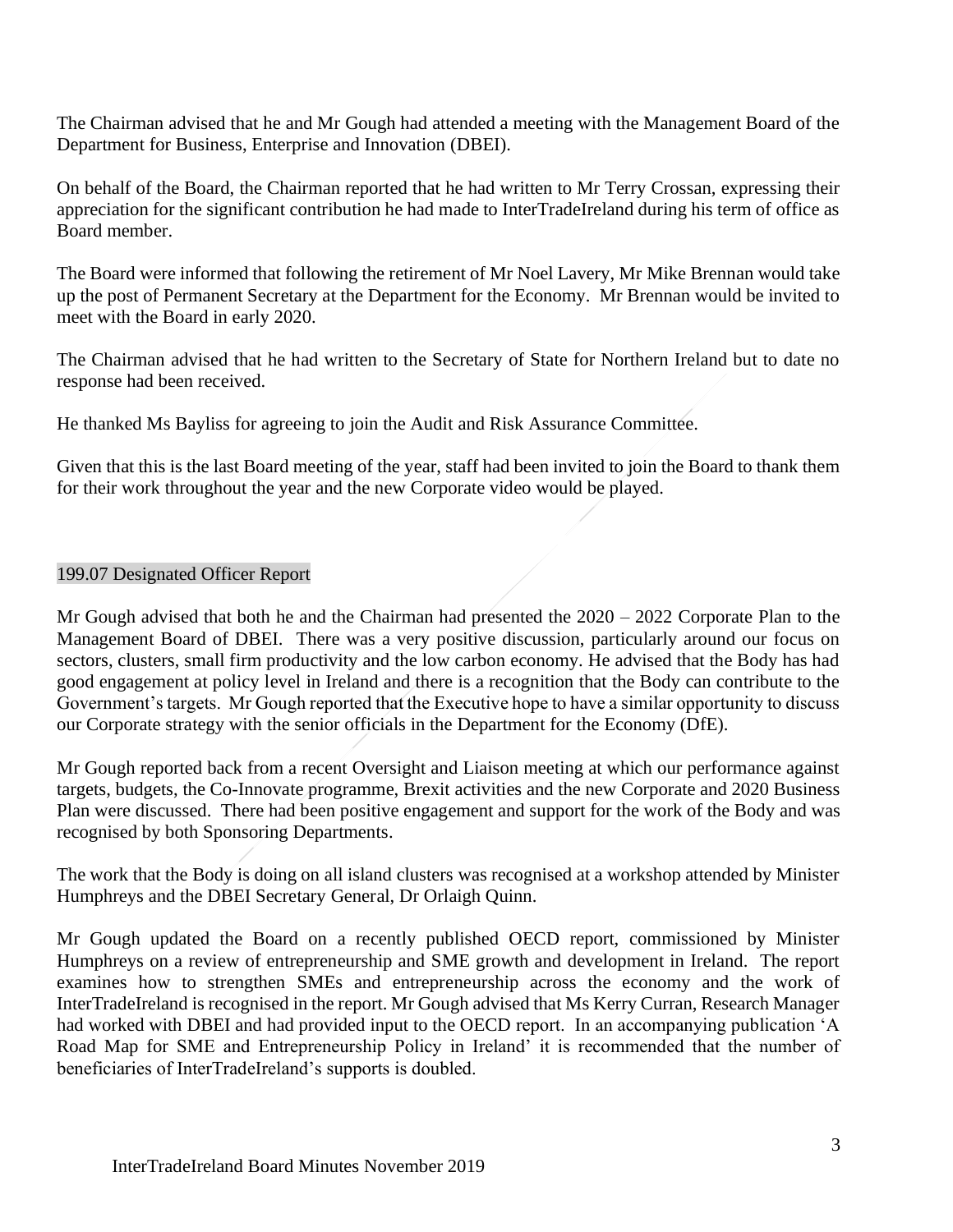Mr Gough reported back from a CBI/IBEC Joint Business Council meeting at which key issues were discussed.

The issue of the Board quorum was discussed and Mr Gough provided an update on the current situation. In the absence of Northern Ireland Executive Ministers, the North South Ministerial Council (NSMC) is unable to meet and NSMC decisions relating to the work and governance of the North South Implementation Bodies cannot be taken in relation to critical appointments. Mr Gough reported that this matter has been receiving the attention of the Government of Ireland and the UK Government and work is advanced on developing an interim mechanism to allow certain critical matters requiring NSMC decisions to be addressed. The UK election has however prevented further progress.

The Board discussed the matter of the quorum and Ms Rudden proposed, Mr O'Sullivan and Mr Spratt seconded the motion to enable the Executive to circulate by written procedure, urgent decisions to Board members for their consideration prior to 11th December 2019. All Board members unanimously agreed to this approach. Mr Gough advised the Board that this course of action has been recommended by the NSMC and in the past the Board has taken decisions by written procedure via email. The Chairman advised that he would continue to raise this matter with the NSMC.

Mr Gough reported that a session had been held with all staff on the new Corporate Plan and the Senior Leadership team are meeting to develop implementation plans on critical actions identified in the plan.

The Chairman thanked Mr Gough for his update and the Board noted the Designated Officer's report.

### 199.08 Board Sub Committee Reports

### *Innovation Sub Committee Report*

Mr O'Sullivan reported back from the Innovation Sub Committee meeting held on 6th November 2019. Eleven new FUSION applications were considered by the Sub Committee, one of which was a 'large' company and all were approved. Nine of the projects approved were for an 18-month period and 2 for a 12-month period from various sectors. Mr O'Sullivan thanked the Innovation team for all their work and support.

The Board noted the Innovation Sub Committee report and the Chairman thanked Mr O'Sullivan for his update.

### *Trade Sub Committee Report*

Mr Joy reported back from the Trade Sub Committee meeting held on 30th October 2019. He advised that thirteen new Acumen applications and a previous deferral had been considered at the meeting. Thirteen projects were approved (five from Northern Ireland and eight from Ireland) and one project was deferred. Mr Joy reported on the very successful year for Acumen projects and complimented the Trade team for the work carried out internally, prior to the review by the Trade Sub Committee. He advised the Board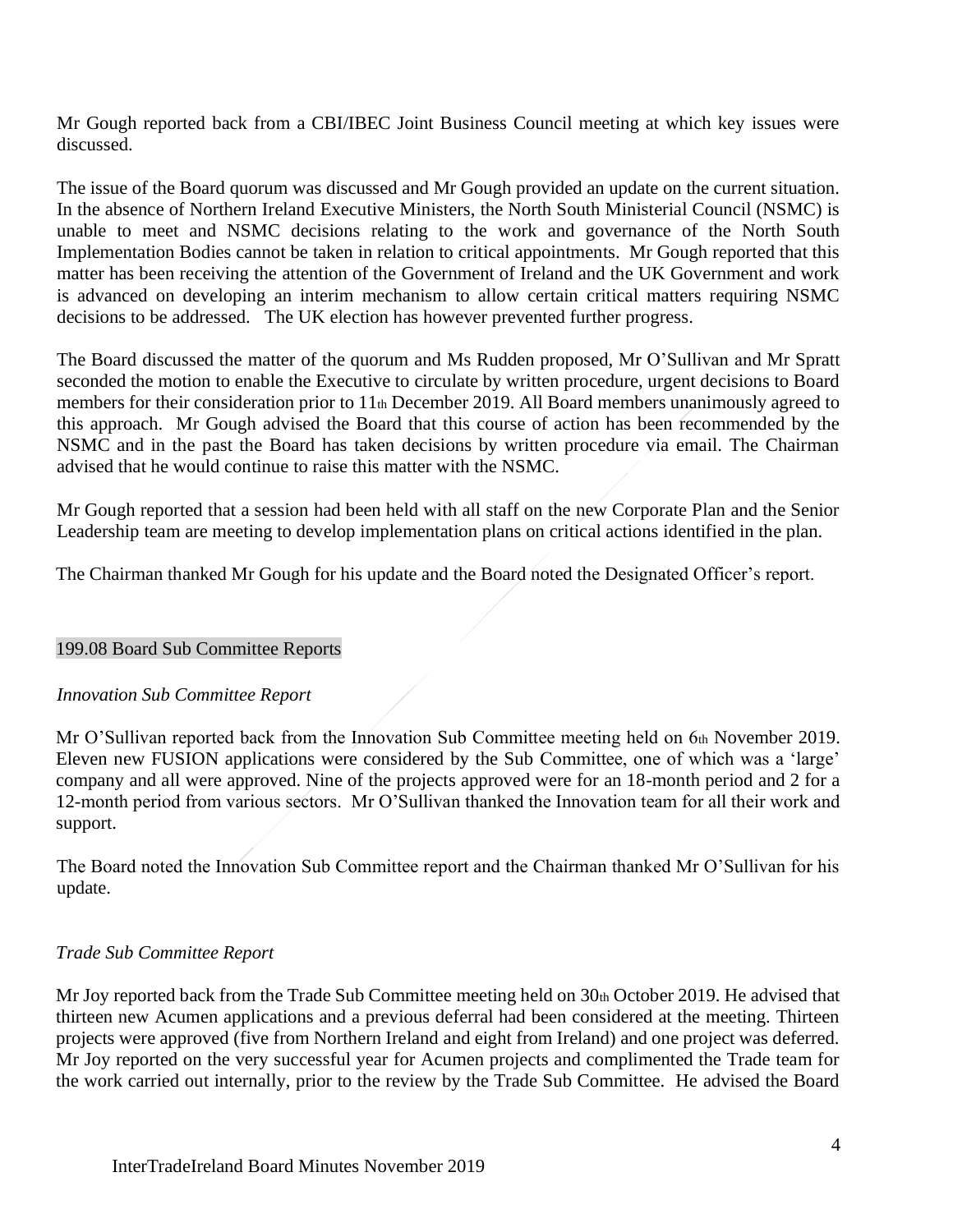that he had really enjoyed his time as Chair of the Trade and Funding for Growth Sub Committees. Mr Joy wished Mr Greenfield well in his new role as Chair of the Trade Sub Committee.

The Chairman thanked Mr Spratt for agreeing to Chair of the Innovation Sub Committee and Mr Greenfield for agreeing to Chair the Trade Sub Committee.

The Board noted the Trade Sub Committee report and the Chairman thanked Mr Joy for his update.

### 199.09 For Consideration, Discussion and Approval/Noting.

### *Operations Directorate Progress and Activity Report*

Ms Hearty presented the Operations Directorate Progress and Activity Report. She advised that as indicated by Mr O'Sullivan and Mr Joy, Fusion and Acumen programme targets are on track to be achieved by the end of the year. She commended the work of the Managing Agents and the Executive team for the improved quality of Fusion and Acumen applications being brought forward.

The focus of the Brexit team is on working with businesses and Service Providers to progress 'active/live' vouchers and move forward those which have been approved. Ms Hearty reported that the Brexit taskforce are currently reviewing Brexit Advisory services and preparing new digital content in the form of Frequently Asked Questions which will be live before January 2020.

Ms Hearty reported on the very successful NI Water Supplier Engagement event held on 21st November with over 500 attendees from N.I. Ireland and UK.

The pipeline for Trade programmes remains strong and approval for all trade programmes are on target. There have however been indications that some companies do not wish to progress appointing Acumen sales representatives until early 2020.

Ms Hearty informed the Board that the five 2019 Fusion Exemplars have been chosen on criteria including level of innovation, benefits achieved and overall contribution to Fusion. An awards presentation will be held on 23rd January 2020 at which project partners will have their efforts acknowledged and receive their awards. All Board members were cordially invited to attend the event.

The 2019 Seedcorn Investor Readiness Awards ceremony is taking place in the Guinness Storehouse, Dublin on 28th November and all Board members were invited to attend. Ms Hearty advised that this year, saw the highest number of entrants to the competition with excellent finalists selected. She thanked Mr O'Sullivan for agreeing to Chair the Judging Panel and thanked Mr Joy for all his work as the Chair of the Funding for Growth Steering Committee.

The Board noted the Operations Directorate Progress and Activity Reports and the Chairman thanked Ms Hearty for her update.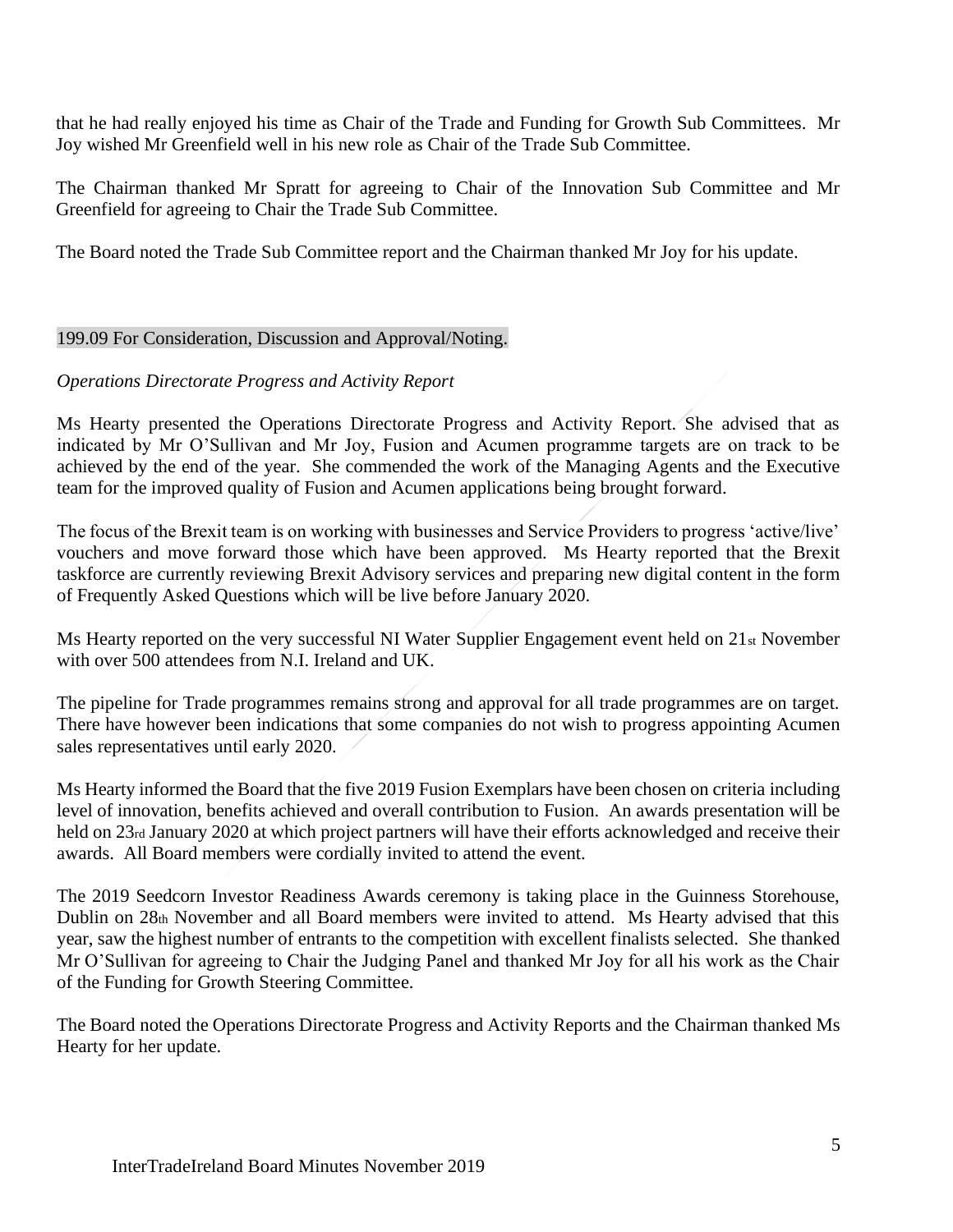# *Funding Advisory Service Programme for Established SMEs*

Mr Shane O'Hanlon, Funding for Growth Manager, joined the Board meeting for this agenda item.

Mr O'Hanlon informed the Board that the Funding Advisory Service for Established SMEs resulted from an InterTradeIreland research report – 'Access to Finance for Growth for SMEs on the Island of Ireland' which highlighted an over reliance on short term funding sources and a lack of awareness of alternative/non-bank funding sources. The first pilot 'Finance for Growth' Advisory Service ran from February 2015 to December 2016. Phase 2 'Funding Advisory Service for Established SMEs' ran from January 2018 to November 2019 including the delivery of 24 workshops (12 per annum – 4 in N.I. and 8 in Ireland) and 40 one to one meetings with delivery agents with over 800 companies involved in the service.

Mr O'Hanlon outlined the programmes objectives:

- Create a more sophisticated and diverse financial eco-system across the island of Ireland;
- Improve the flow of good quality relevant information regarding available finance;
- Improve awareness, understanding and capability to access alternative source of finance among growth-oriented SMEs; and
- Widen the availability of suitable funding options for growth-oriented SMEs.

An external independent evaluation of the service was recently carried out by Perspective Economics. Mr O'Hanlon advised that the findings of the evaluation were extremely positive and he outlined the outcomes and impacts identified in the report:

- High levels of satisfaction
	- $\circ$  > 90% of respondents were either satisfied or very satisfied with the Funding Advisory Service workshops
	- $\circ$  > 2/3rds of respondents believed participation in the workshop improved their ability to raise funding
- High engagement and impact, low cost initiative
	- o Contributes c9% of the organisation's target for company engagement versus only c0.5% of its annual budget
	- o 31 Funding Advisory Service companies have gone on to raise just under £40m
- Recognised by stakeholders as filling a unique space by providing information and advice and being targeted at established SMEs rather than start-ups.

Mr O'Hanlon reported on the evaluation's conclusions and main recommendations:

- Recommend the Funding Advisory Service be continued for a further 2 years with an option to extend for a 3rd year subject to satisfactory performance;
- Evaluation concludes there is a clear and ongoing need for the Funding Advisory Service;
- Sustain and broaden engagement with public sector agencies including Councils and Local Enterprise Offices;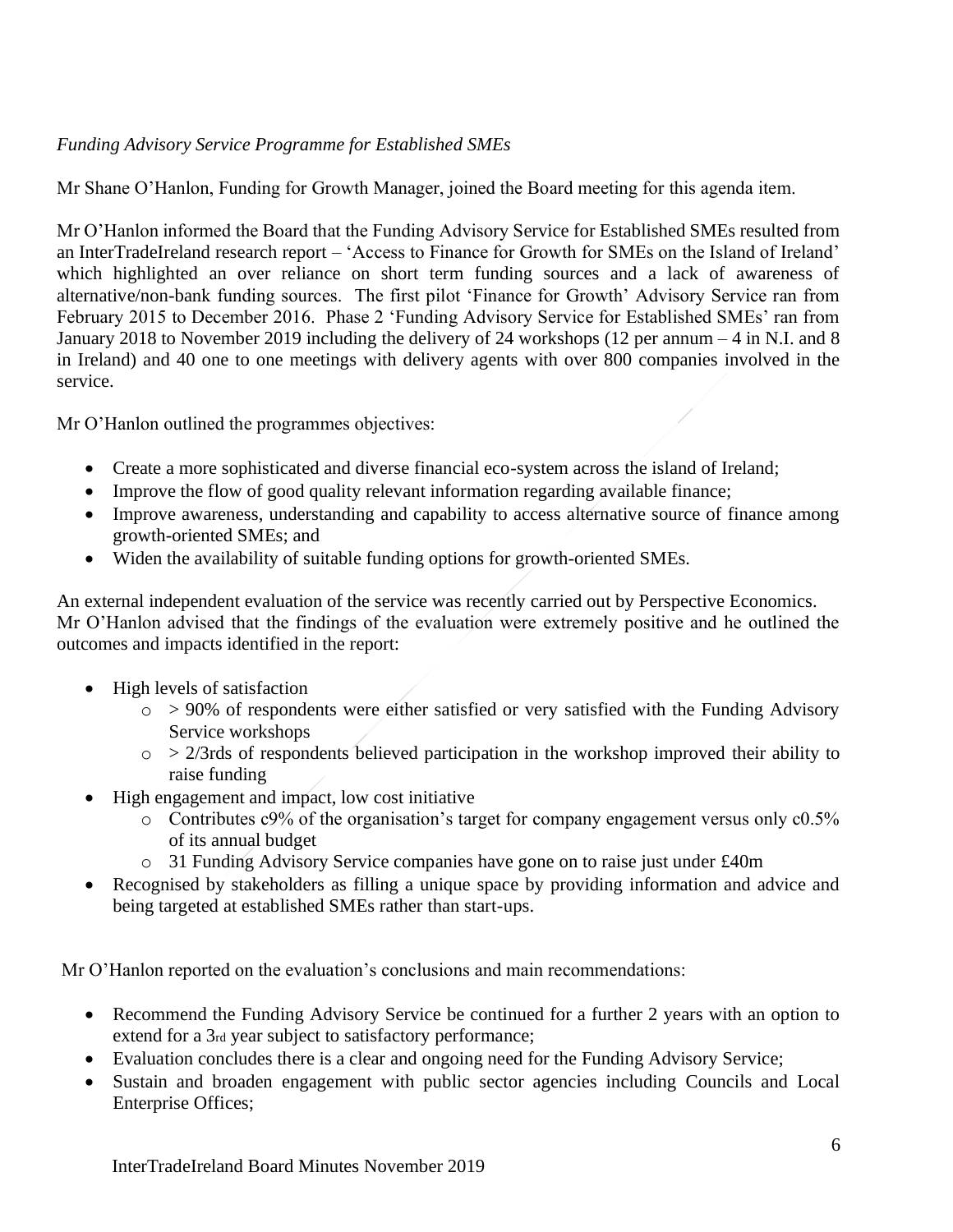- Seek additional resource to raise awareness, marketing and promoting Funding Advisory Service workshops; and
- Consider refreshing the format and content of the workshops.

The Board discussed the proposal. Mr Joy reported that at the last Funding for Growth Steering Committee held on 30th October 2019, the Committee, including representatives from HBAN, Venture Capitalists, EI and INI reviewed the evaluation report and there was unanimous support for the findings in the report.

The Board noted the contents of the independent evaluation of Phase 2 of the Funding Advisory Service Programme for Established SMEs and unanimously approved funding for a three-year period subject to a satisfactory performance review after 2 years. The Board also approved Mr O'Hanlon's request to go to competitive tender for a suitably qualified delivery agent.

The Chairman thanked Mr O'Hanlon for his presentation and work in this area.

### *Co-Innovate Programme Update*

Mr Neil Ryan joined the Board meeting for this agenda item and provided an update on the progress made on the various strands of the Co-Innovate Programme.

Mr Ryan reported that a formal request for a nine-month extension to the Co-Innovate programme was formally submitted to SEUPB in July 2019 but will not be considered until Q1 2020 and he again outlined the consequences if delayed further, particularly in relation to Strand 4 and 5 of the programme. The Board were informed that the Co-Innovate Management Committee had approved the request to go to tender for a resource to identify potential leads for Strand 4 of the programme. Mr Ryan advised that no additional funding would be required as costs would come from an underspend on staff costs.

The Board noted the Co-Innovate Programme report and the Chairman thanked Mr Ryan for his update.

# *Third Party Financial Assistance Scheme Proposals*

# *All Island Bio Map*

Ms Gráinne Lennon, ITI Collaborations Broker joined the Board meeting for this agenda item.

Mr Gough outlined the Third Party Financial Assistance Scheme and advised that all proposals are reviewed by a cross directorate assessment panel and then by the Senior Leadership team before consideration by the Board.

Ms Lennon presented a proposal from the Irish Bioeconomy Foundation (IBF). She advised that the Foundation is a Bioeconomy and innovation cluster founded in 2017 to establish a forum of industry, academia and policy leaders around Ireland's emerging Bioeconomy. This project will support the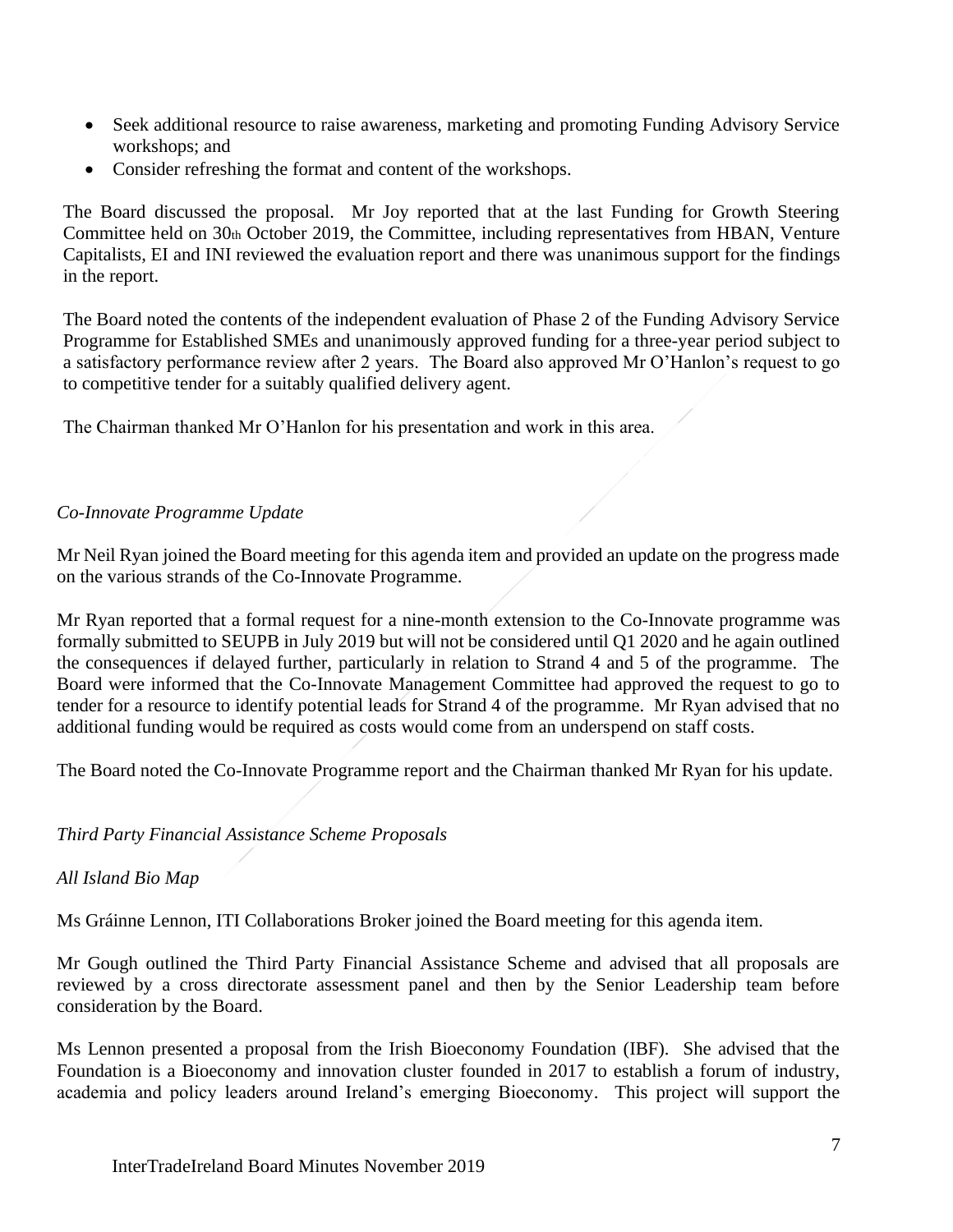development of the Bioeconomy by expanding the interactive Bio Map (currently covering the Republic of Ireland) and database with information on the all island Bioeconomy with particular emphasis on N.I. organisations. Funding from InterTradeIreland is sought to employ a full time Masters graduate for a 12 month contract. The database will include organisations in the agri-food, marine, dairy, forestry and functional food sectors and provide market and business intelligence. Ms Lennon reported that the Bioeconomy has become a policy priority of the European Commission in recent years and both Governments recognise the importance of the Bioeconomy. She provided an explanation of the Bioeconomy and how cross border collaboration, particularly in the circular Bioeconomy will benefit from this mapping exercise. This project will facilitate collaborations between organisations from both jurisdictions that complement each other and it could potentially lead to Joint EU funding bids and/or the development of new bio-based products. The Irish Bio Economy Foundation will continue to support the project via IBF membership fees.

The Board discussed the proposal and agreed on the strategic fit with the new 2020 – 2022 Corporate Plan. The importance of disseminating the information and the Executive monitoring the project was highlighted. The Board discussed the proposed targets and Ms Lennon advised that a target of up to 60 organisations from Northern Ireland will be mapped. The Board unanimously approved costs towards the development of the All Island Bio Map.

The Chairman thanked Ms Lennon for her work in this area.

# *InterTradeIreland All Island Business Monitor Results Q3 2019*

Ms Kerry Curran, Research Manager and Ms Nicola McGuinness, Project Information and Research Manager joined the Board meeting for this agenda item.

Ms McGuinness gave a presentation of InterTradeIreland's All Island Business Monitor Results Q3 2019. A short video outlining some of the results was played. The business environment outlook remains positive, with 46% of companies in growth mode and 44% remaining stable. Ms McGuinness reported that there are some worrying signs for small businesses, with 3 in 10 micro firms reporting that they are breaking even at best. 25% of construction firms experienced a decrease in sales this quarter. 37% of firms across the island say that Brexit is having a negative impact on their businesses. Ms McGuinness advised that 28% of cross border traders are preparing for Brexit, focussing in particular on their contracts, supply chain and cash flow. 2/3 of businesses do not believe that advances in digital/smart technology will have an impact on their business over the next 12 months.

The Board discussed and agreed that the InterTradeIreland Business Monitor was a very well recognised report which accurately captures and portrays conditions and issues facing the business community.

The Board noted the All Island Business Monitor results Q3 2019 and the Chairman thanked Ms McGuinness and Ms Curran for their work.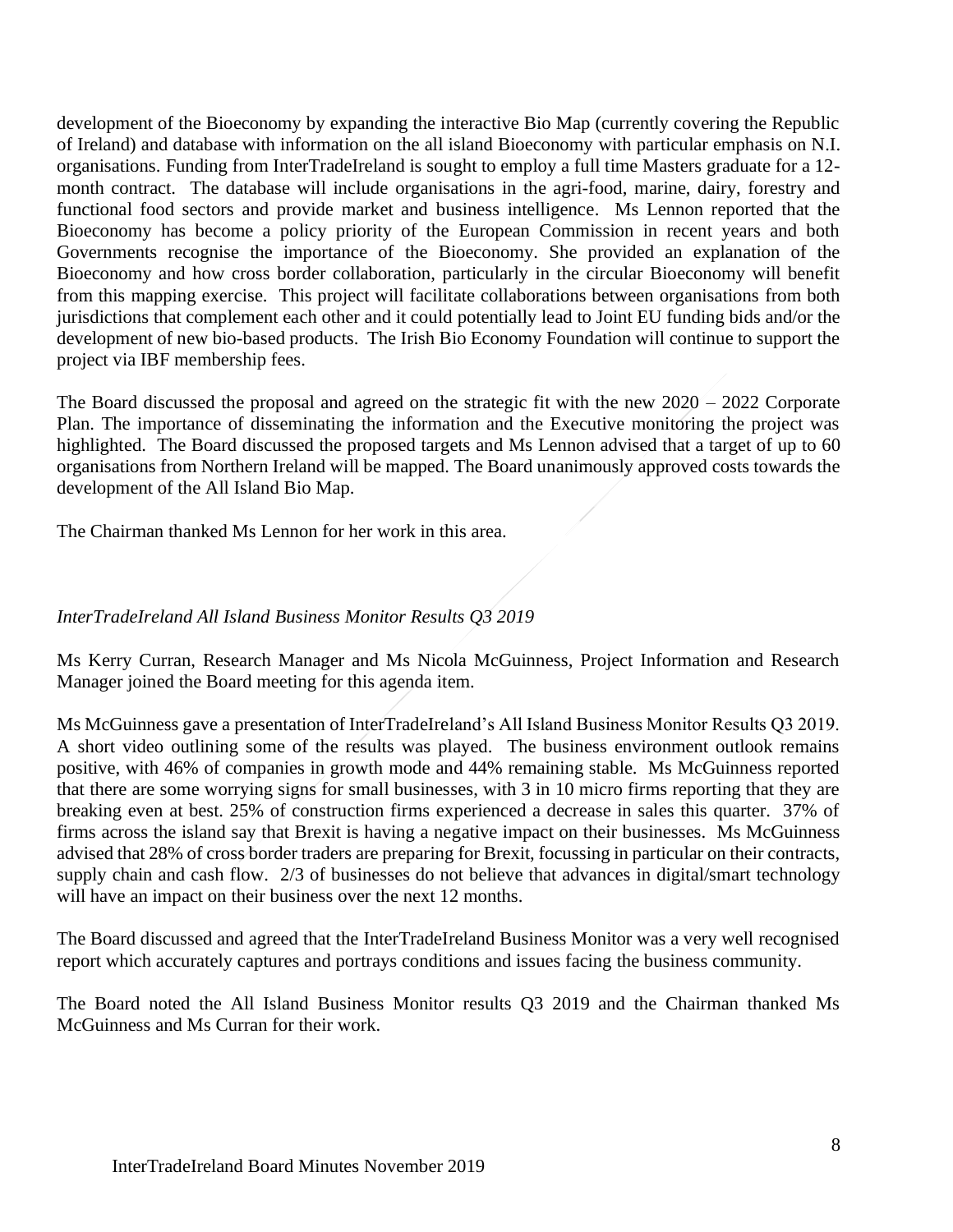### *Governance and Financial Matters*

Mr Agnew presented the Governance and Financial Matters report. He advised the accounts and Annual Report should be laid in both jurisdictions before the end of the month. The internal auditors have carried out a review of the Body's implementation of GDPR and a review of the implementation of previous recommendations which will be presented to the Audit and Risk Assurance Committee, following the Board meeting. Mr Agnew welcomed Mr Briody as the new Chair of the Audit and Risk Assurance Committee.

As reported already, the matter of the Board quorum has been raised at Departmental level and it is hoped that a resolution will be found soon.

Mr Agnew gave an overview of the Body's financial outturn and advised that spend is currently on target.

The Board were informed that the funding position remains the same and the 2017 and 2018 Business Plans have yet to be approved.

The Board noted the Governance and Financial Matters report. The Chairman thanked Mr Agnew for his report.

# *Tenders and Variations to Letters of Offer/Appointment*

Mr Agnew advised that as previously reported, the Co-Innovate Management Committee had approved the request to go to tender for a resource to identify potential leads for Strand 4 of the programme. The Board also approved this request to go to competitive tender. This resource does not require any additional funding to procure. It will involve SEUPB approving transfer of current budget underspend from Staff costs to External Expertise.

The Board unanimously approved the request to enter into an Operating Partner Agreement with the Strategic Investment Board to support the recruitment of an all island data and digitalisation expert, to enable the Body to devise and implement a data and digitalisation roadmap, as outlined in the 2020 – 2022 Corporate Plan for one year and an additional year upon satisfactory performance of year one.

The Board noted the Tenders and Variations to Letters of Appointment report and the Chairman thanked Mr Agnew for his report.

### *Communications Update*

Mr Agnew provided an update on recent Communications activity. He advised that the Bitesize Brexit campaign concluded at the end of October. This resulted in a significant increase in visitors to the Brexit website and a spike in applications. The 20 Year networking event on 24th October generated a lot of positive engagement on social media.